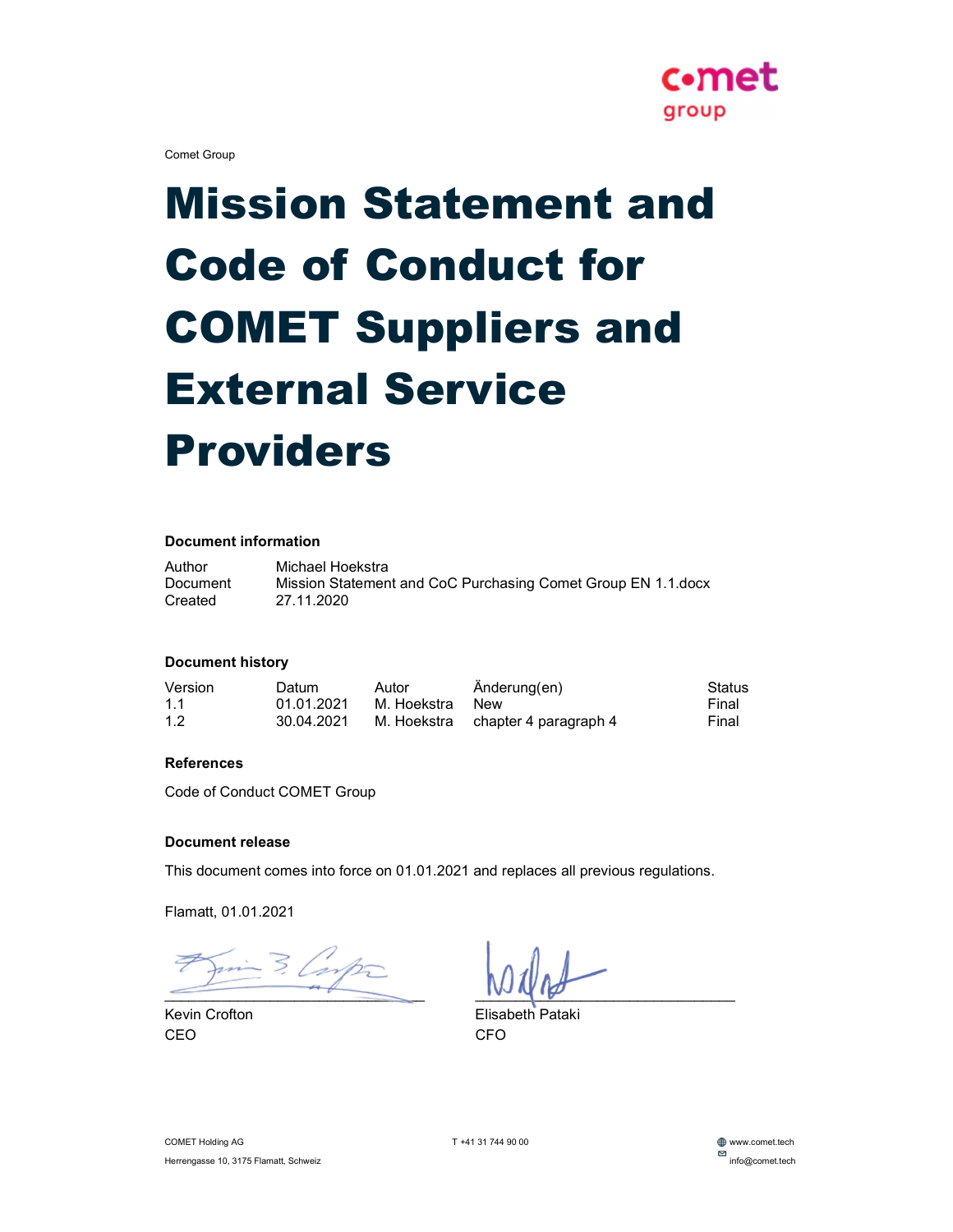

# Content

| 1            |       |                                                                                       |  |
|--------------|-------|---------------------------------------------------------------------------------------|--|
| $\mathbf{2}$ |       |                                                                                       |  |
|              | 2.1   |                                                                                       |  |
|              |       |                                                                                       |  |
|              |       |                                                                                       |  |
|              |       | 2.2.3 Fair competition conditions, antitrust laws and intellectual property rights  4 |  |
|              | 224   |                                                                                       |  |
|              | 2.2.5 |                                                                                       |  |
|              | 226   |                                                                                       |  |
|              |       |                                                                                       |  |
|              |       |                                                                                       |  |
|              | 2.2.9 |                                                                                       |  |
|              |       |                                                                                       |  |
|              | 2.3   |                                                                                       |  |
| 3            |       |                                                                                       |  |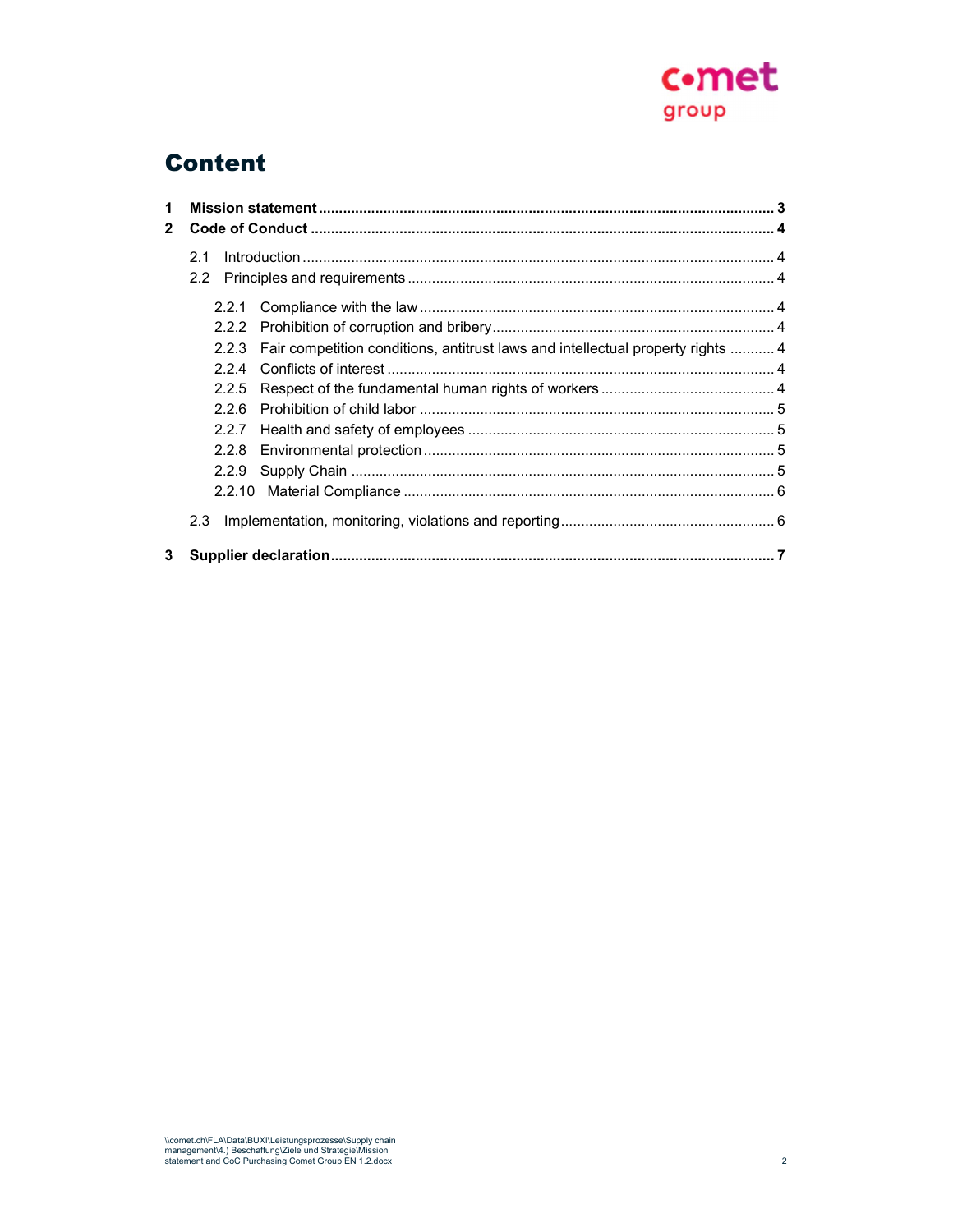

### 1 Mission statement

COMET has a responsibility to its customers to provide a supply chain of the highest quality that meets all established product performance standards and expectations. Purchasing maintains these high standards by continuously evaluating the performance of our established suppliers.

Purchasing evaluates and rates its suppliers based on the following factors:

- The quality of the products or services based on the agreed specifications.
- The compliance with all contractual terms, agreements and conditions.
- The ability to meet or exceed COMET's expectations for delivery readiness and on-time delivery.
- Reaction time to requests.
- Warranty compliance.
- Collaboration and speed in solving problems.

Purchasing maintains a relationship based on trust with its suppliers. COMET is a reliable customer. Employees communicate openly, honestly and in a timely manner and trust the expertise of suppliers.

Purchasing adheres to agreements and deadlines. Employees prefer personal dialog and recognize the commitment and performance of suppliers. Purchasers strive for win-win situations and do not optimize in the short term at the expense of a long-term solution. Purchasing does not take advantage of unclear situations. Unfair behavior is not tolerated.

Purchasing pursues long-term strategies and goals with suppliers. Employees do not jeopardize sustainable cooperation at the expense of a short-term opportunity and are committed to environmentally friendly and socially responsible actions.

Purchasing creates an environment in which COMET but also its suppliers can continuously develop. The employees demand and promote new solutions and ideas and work with the suppliers on business excellence solutions.

Purchasing negotiates hard but fairly and, if possible, seeks solutions together with the supplier, but is not satisfied with compromises.

Purchasing adheres to the COMET Group Code of Conduct for ethically and legally compliant behavior. It ensures that this code is also lived and observed by suppliers.

Purchasing reserves the right to audit any supplier with regard to ensuring process safety, quality and compliance with the Code of Conduct.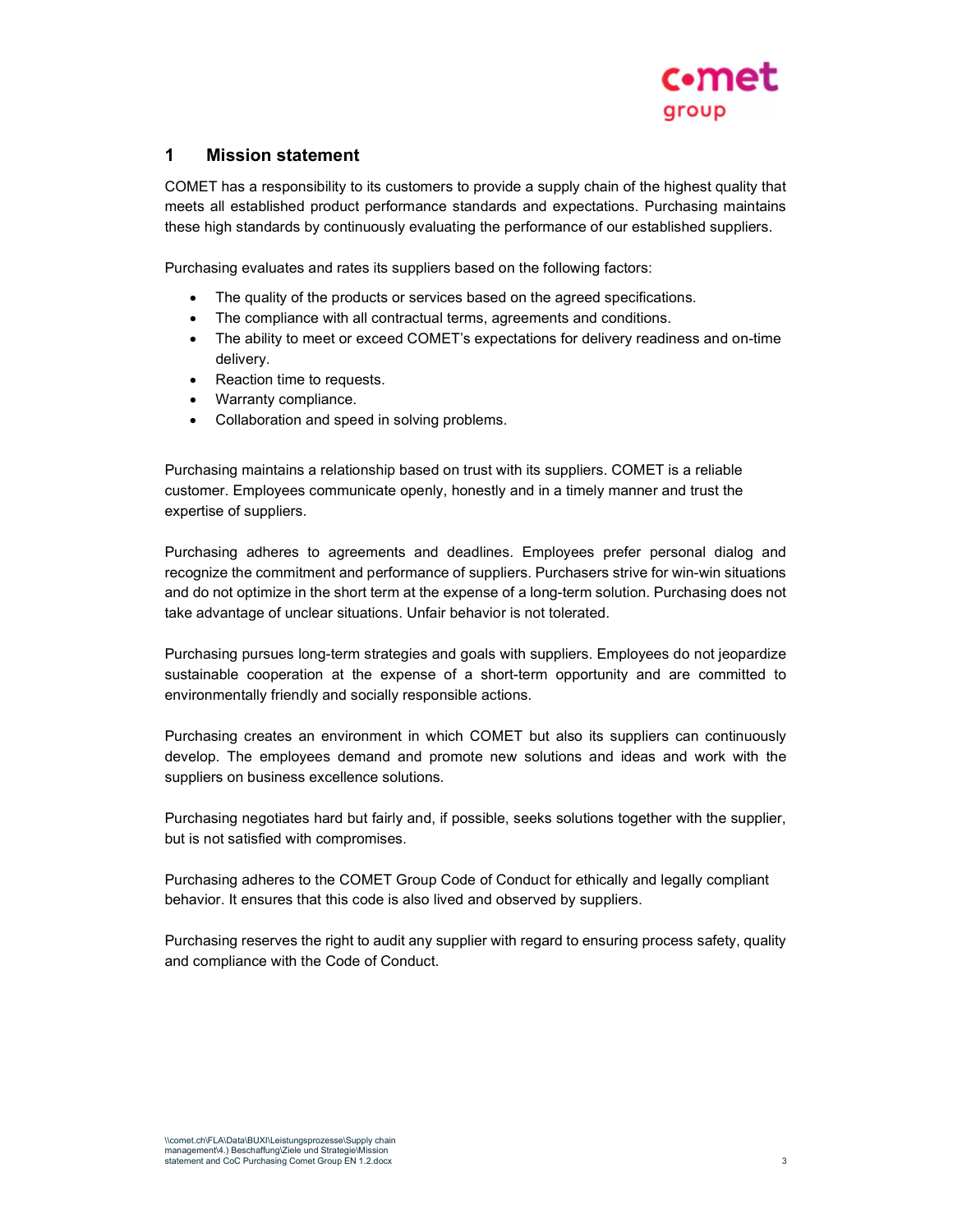

## 2 Code of Conduct for Suppliers and External Service Providers

#### 2.1 Introduction

This Code of Conduct is based on the Code of Conduct of the Responsible Business Alliance<sup>1</sup> and sets out the basic requirements placed on COMET suppliers and external service providers regarding their responsibility towards their stakeholders and the environment. COMET reserves the right to change the requirements of this Code of Conduct appropriately due to changes in the COMET Compliance Guidelines.

#### 2.2 Principles and requirements

The undersigned Supplier/ External Service Provider hereby declares:

#### 2.2.1 Compliance with the law

- Comply with applicable national and international laws and regulations, minimum industrial standards, ILO (International Labor Organization) and UN conventions and all other provisions of applicable legal systems.
- Comply with applicable trade regulations (including import and export rules and regulations, sanctions, embargoes) according to the applicable legal system in which the transactions take place.
- Declare all relevant commercial information on the shipping documents, in particular but not exclusively the preferential country of origin (or country of manufacture), customs tariff number, goods control numbers (GKV, USML, EAR).
- Notify Comet's purchasing department directly of goods subject to authorization (in accordance with EU Regulation 428/2009; GKV; USML; EAR).

#### 2.2.2 Prohibition of corruption and bribery

- not tolerate any form of corruption or bribery and not participate or engage, directly or indirectly, in any form of corruption or bribery.
- not grant, offer or promise anything of value to a counterparty in the public or private sector for the purpose of influencing official actions or obtaining an improper advantage.

#### 2.2.3 Fair competition conditions, antitrust laws and intellectual property rights

- to act in accordance with national and international competition laws and not to engage in price fixing, market or customer allocation, market sharing or bid rigging with competitors.
- respect the intellectual property rights of others.

#### 2.2.4 Conflicts of interest

avoid all conflicts of interest that may adversely affect business relationships.

#### 2.2.5 Respect of the fundamental human rights of workers

- Promote equal opportunity and equal rights for employees regardless of color, ethnicity, national origin, social background, disabilities, sexual orientation, political or religious beliefs, gender or age.
- Respect the personal dignity, privacy and rights of each individual.

<sup>\\</sup>comet.ch\FLA\Data\BUXI\Leistungsprozesse\Supply chain management\4.) Beschaffung\Ziele und Strategie\Mission statement and CoC Purchasing Comet Group EN 1.2.docx 4 1 RBA Code of Conduct 6.0 (effective Jan. 1, 2018)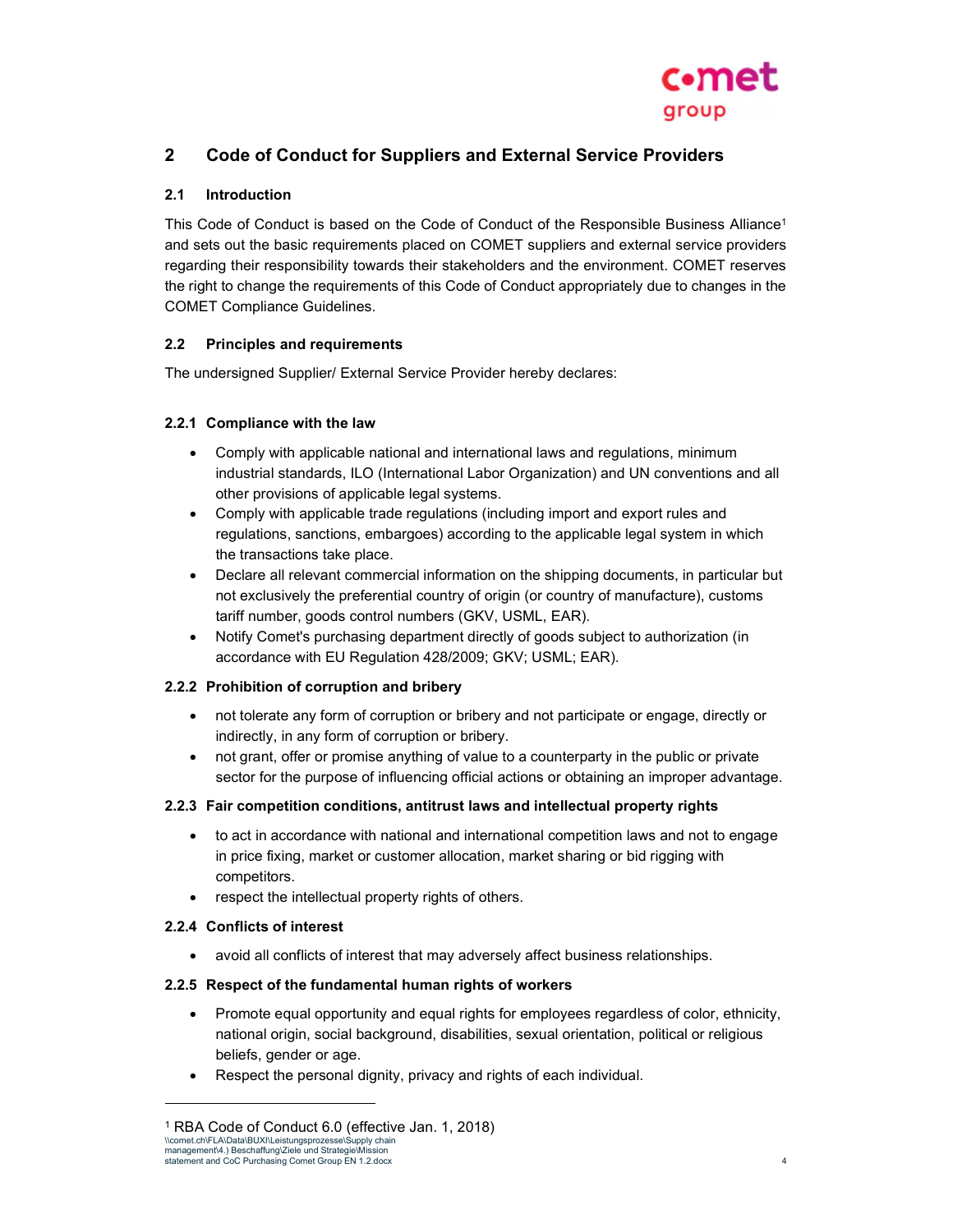

- Refusing to hire or allow someone to work against their will.
- Not tolerate any unacceptable treatment of workers, such as psychological violence, sexual harassment or discrimination.
- Prohibit conduct, including gestures, language, and physical contact that is sexual, coercive, threatening, abusive, or exploitative.
- To ensure fair remuneration and guarantee the applicable national statutory minimum wage.
- To comply with the maximum number of working hours specified in the applicable laws.
- To the extent legally possible, recognize the right of employees to freedom of association and neither favor nor discriminate against members of employee organizations or trade associations.

#### 2.2.6 Prohibition of child labor

 not to hire workers who do not have a minimum age of 15 years (in accordance with ILO Convention 138); - domestic standards for the protection of children and adolescent workers shall be complied with. The exceptions of the ILO<sup>2</sup>.

#### 2.2.7 Health and safety of employees

- take responsibility for the health and safety of its employees.
- monitor the hazards to workers and take the best possible, appropriate preventive measures against accidents and occupational diseases.
- identify and assess potential emergency situations and events. Their impact shall be minimized by implementing emergency plans and procedures for responding to emergencies.
- Provide training and ensure employees are trained on health and safety issues.
- Establish and apply a sound occupational health and safety management system.
- Inspect production equipment and other machinery for safety hazards and use appropriate protective equipment.

#### 2.2.8 Environmental protection

- to act in accordance with applicable legal and international standards regarding environmental protection.
- applicable procedures and standards for waste management, handling and disposal of chemicals and other hazardous substances, as well as for emissions and wastewater treatment shall be complied with.
- minimize pollution and continuously improve environmental protection.
- Establish and apply an appropriate environmental management system.

#### 2.2.9 Supply Chain

- make reasonable efforts to ensure compliance by its suppliers with the principles and requirements of this Code of Conduct.
- To comply with the principles of non-discrimination in relation to the selection and treatment of suppliers.

<sup>\\</sup>comet.ch\FLA\Data\BUXI\Leistungsprozesse\Supply chain management\4.) Beschaffung\Ziele und Strategie\Mission statement and CoC Purchasing Comet Group EN 1.2.docx 5 2 International Labour Organization C138 - Minimum Age Convention, 1973 (No. 138)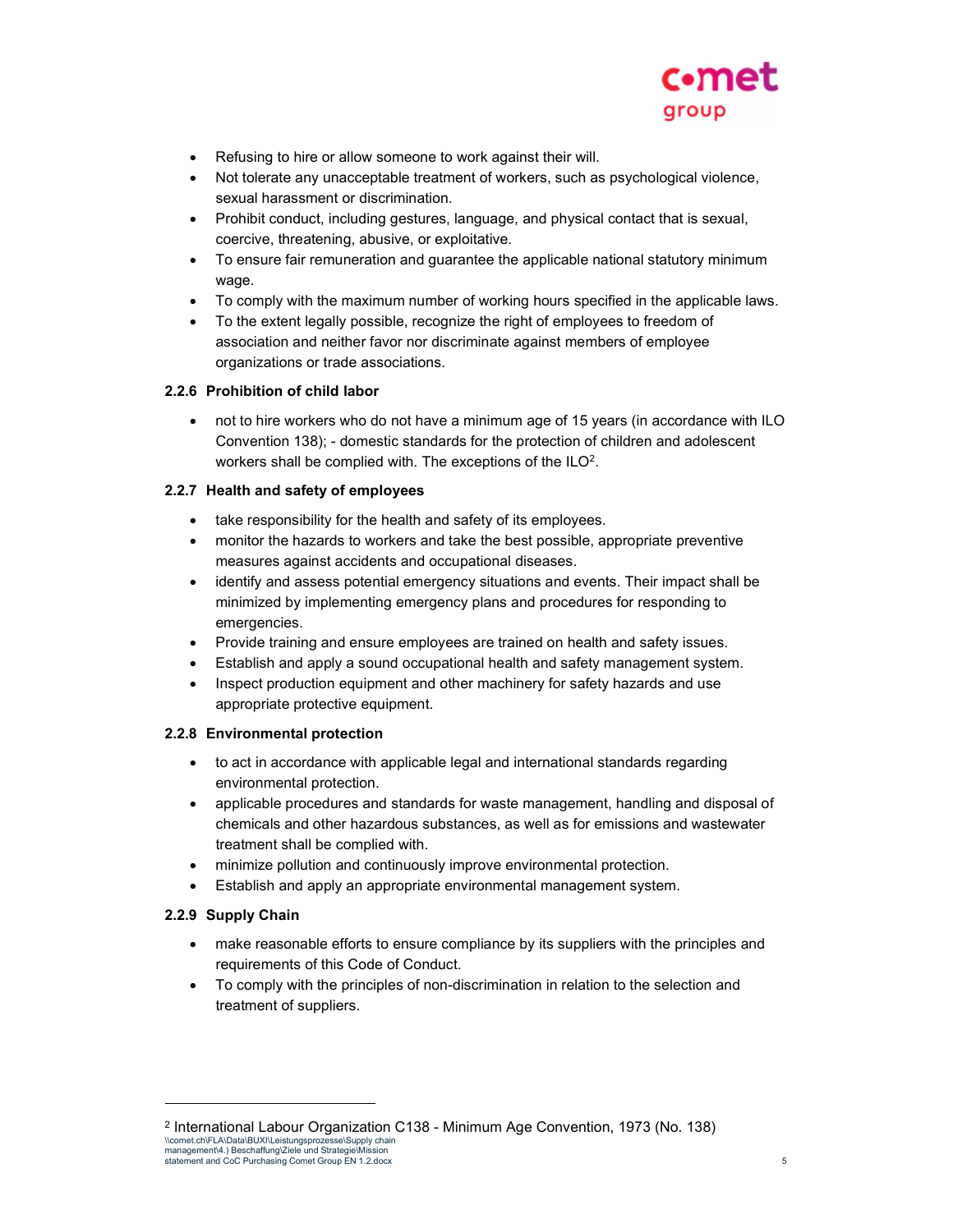

#### 2.2.10 Material Compliance

- to comply with the information obligations towards COMET (or towards the partner commissioned by COMET)
- to refrain from the use of substances (from the prohibited list) whose use is illegal/prohibited under the REACH Regulation<sup>3</sup>
- to strive for the elimination and replacement of SVHCs ((Candidate List of Substances of Very High Concern) or, if not feasible, to implement a reduction of the quantities used to a minimum.
- to refrain from the use of certain hazardous substances in electrical and electronic equipment in accordance with Regulation (EU) 2011/65 and the applicable delegated regulations on RoHS<sup>4</sup> or to guarantee COMET the corresponding declaration obligations.
- $\bullet$  in accordance with Regulation (EU) 2017/821<sup>5</sup> and the applicable delegated regulations on conflict minerals to refrain from using raw materials such as tin, tantalum, tungsten or gold from conflict regions and to comply with corresponding management systems, risk management obligations and the control mechanisms. The information obligations towards COMET regarding the supply chains are guaranteed.

#### 2.3 Implementation, monitoring, violations and reporting

The undersigned supplier is solely responsible for full compliance with this Code of Conduct by its officers, directors, managers, employees, representatives and agents. In addition, Supplier agrees that Comet Group, and its subsidiaries or designated agents (including third parties) may verify compliance with this Code of Conduct, including on-site inspections of facilities and review of books and records. The principles and requirements of this Supplier Code of Conduct are central to the business relationship between Comet Group Company, its subsidiaries and the Supplier. Therefore, Comet Group Company and its subsidiaries reserve the right to terminate the business relationship with the Supplier in compliance with applicable laws if the Supplier fails to comply with this Supplier Code of Conduct. The Supplier shall immediately inform Comet Group if it has knowledge of or suspects any abusive conduct by the Supplier or any employee of Comet Group Company, its subsidiaries or its representatives.

<sup>3</sup> Regulation (EC) No 1907/2006 (REACH regulation)

<sup>4</sup> Directive 2011/65/EU (RoHS directive)

<sup>5</sup> Regulation (EU) 2017/821 (due dilligence obligation for 3TG, conflict minerals)